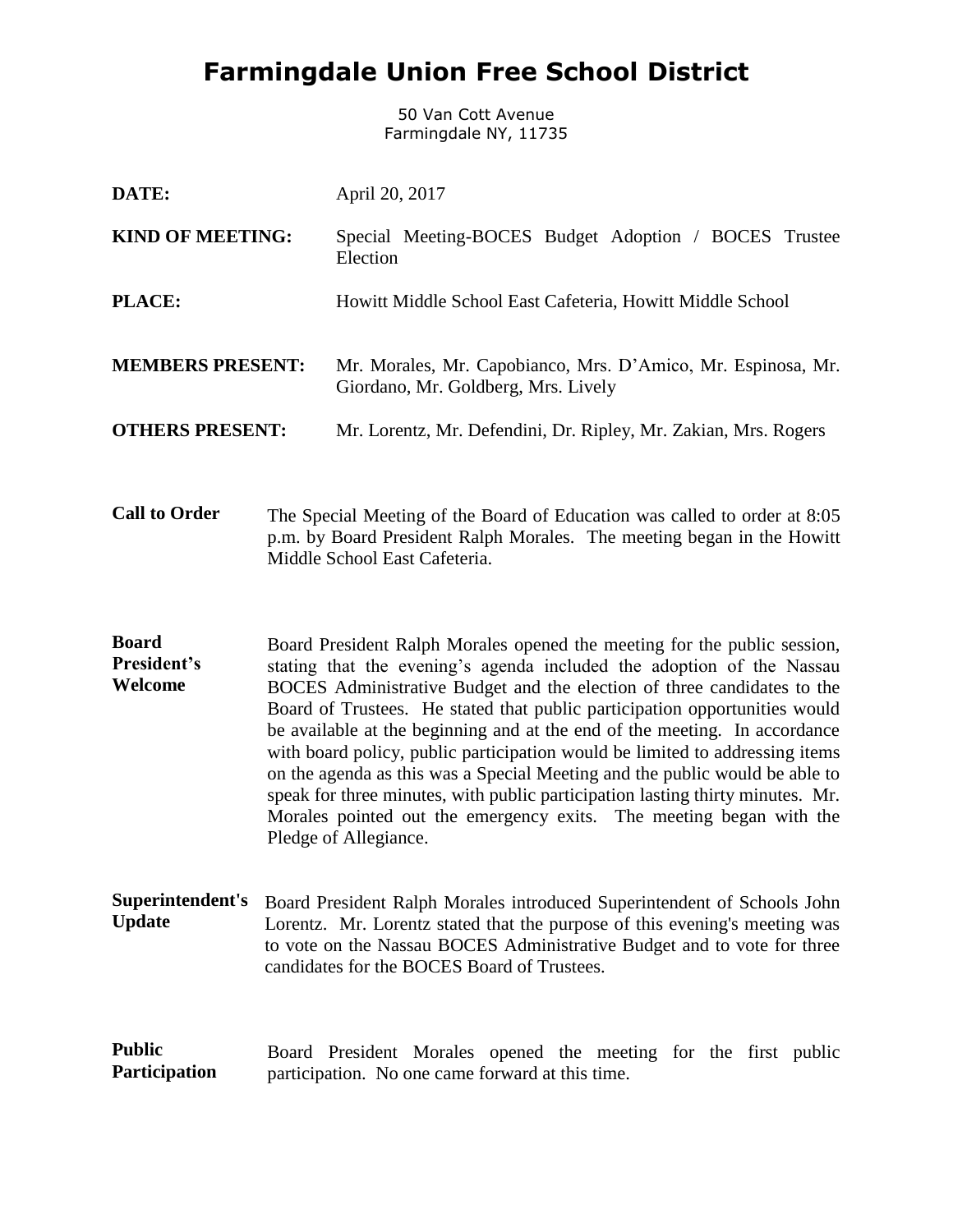## **Items for Discussion and Action**

| <b>Adoption of</b> | MOTION MADE BY Mr. Capobianco, seconded by Mrs. Lively, to adopt         |
|--------------------|--------------------------------------------------------------------------|
| <b>BOCES</b>       | the following resolution:                                                |
| Administrative     |                                                                          |
| <b>Budget</b>      |                                                                          |
|                    | WHEREAS, the Board of Cooperative Education Services of Nassau           |
|                    | County (parainofter "DOCES") has represent and represented its tentative |

County (hereinafter "BOCES") has proposed and presented its tentative administrative operations budget for the 2017/2018 school year (July 1, 2017 through June 30, 2018), NOW THEREFORE be it

RESOLVED, that the BOCES tentative administrative budget for the 2017/2018 school year in the amount of twenty-one million, one hundred twenty-eight thousand, one hundred eighty (\$21,128,180) be and hereby is APPROVED by this Board.

| <b>RESULT:</b><br><b>MOVER:</b><br><b>SECONDER:</b><br>AYES: |     | <b>APPROVED [UNANIMOUS]</b><br>Mr. Capobianco, Trustee<br>Mrs. Lively, Trustee<br>Capobianco, D'Amico, Espinosa, Giordano, Goldberg, Lively,<br><b>Morales</b>                            |
|--------------------------------------------------------------|-----|-------------------------------------------------------------------------------------------------------------------------------------------------------------------------------------------|
| Election of<br><b>BOCES</b> Board<br><b>Members</b>          |     | Motion made by Mr. Capobianco, seconded by Mrs. Lively to vote for the<br>following to a position on the Nassau BOCES Board of Education for a<br>three-year term commencing July 1, 2017 |
|                                                              | (a) | <b>Deborah Coates</b>                                                                                                                                                                     |
|                                                              | (b) | Eric B. Schultz, Esq.                                                                                                                                                                     |
|                                                              | (c) | Stephen B. Witt                                                                                                                                                                           |
|                                                              |     | <b>ROLL CALL VOTE:</b>                                                                                                                                                                    |

|              | <b>Deborah Coates</b> | Eric Schultz | Stephen Witt |
|--------------|-----------------------|--------------|--------------|
| Mr.          | Aye                   | Aye          | Aye          |
| Capobianco   |                       |              |              |
| Mrs.         | Aye                   | Aye          | Aye          |
| D'Amico      |                       |              |              |
| Mr. Espinosa | Aye                   | Aye          | Aye          |
|              |                       |              |              |
| Mr. Giordano | Aye                   | Aye          | Aye          |
|              |                       |              |              |
| Mr. Goldberg | Aye                   | Aye          | Aye          |